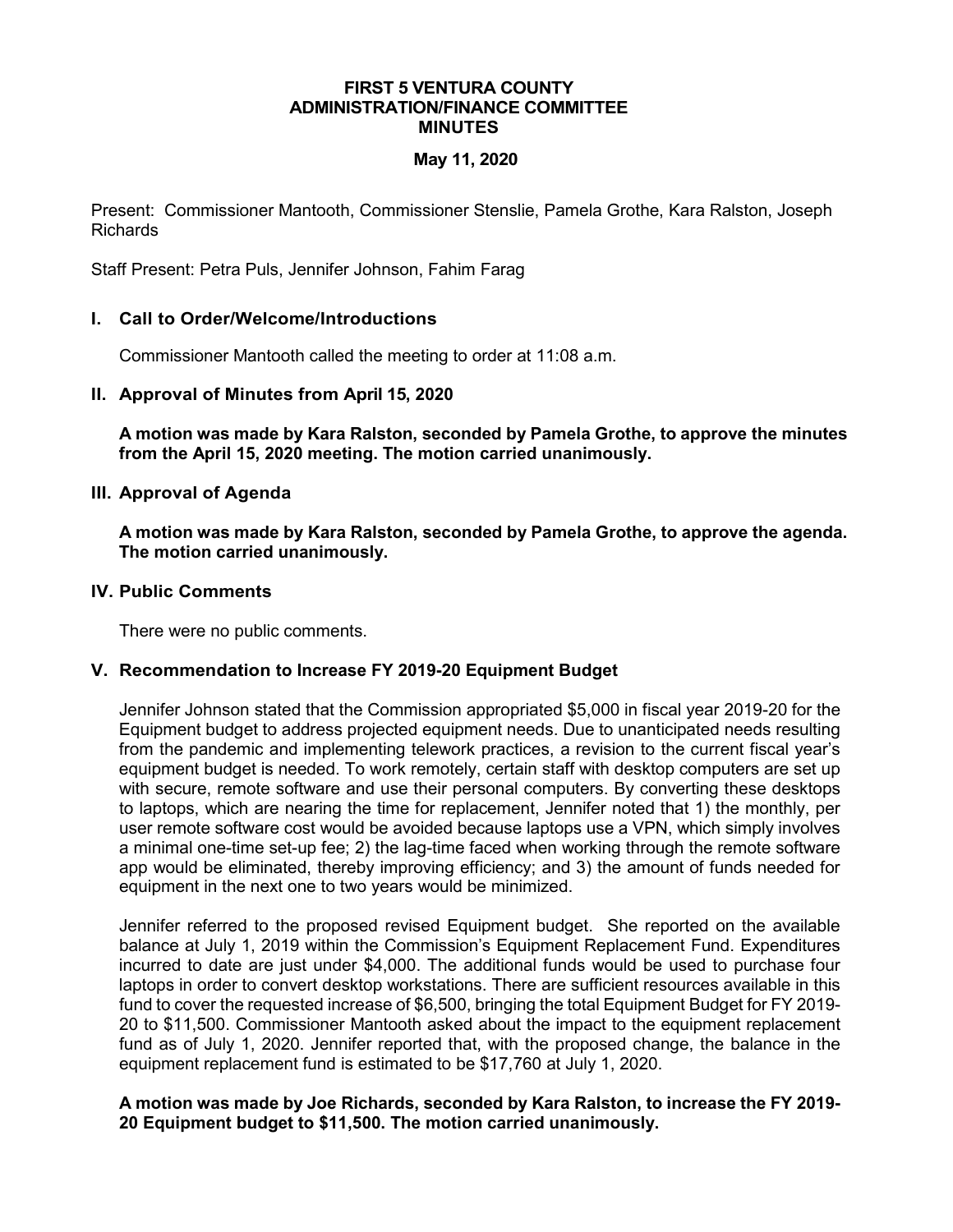First 5 Ventura County Administration and Finance Committee Minutes – May 11, 2020 Page 2 of 4

# **VI. Recommendation to Approve FY 2020-21 Annual Budgets**

Jennifer Johnson began the discussion on the FY 2020-21 budgets by stating that two models were prepared for the Committee's consideration. She reported that as staff worked through the budgeting process over the past month, needs emerged related to the Help Me Grow program and support for the administrative infrastructure. Therefore, staff prepared a recommended model and an alternative model. Petra Puls provided the rationale for the proposed changes contained within the recommended budget. Petra reviewed the proposal to bring the parent navigation component of Help Me Grow in-house and to allocate the Executive Director's time to multiple cost centers. Petra reviewed the results of her recent time study and discussed the challenges faced by having limited capacity/staffing in the Administrative cost center. By making the adjustment to allocate the Executive Director, Administrative resources would be used to hire an additional position to divide the role of the current Director of Operations position. Petra referred to the budget comparison chart that reflects the financial impact of the two models. She reviewed the variances and noted that the dollars budgeted for the Administrative cost center would decrease due to salary differences.

Jennifer referred to the budget packet for the recommended model. She reviewed the overall Operating Budget, inclusive of the Operating Fund and the Community Investment Loan Fund. She discussed revenue projections for Prop 10 tax distributions and leveraged funding as well as inflows for the Community Investment Loan Fund. She reviewed proposed expenditures of \$7.5 million for the Operating Fund, which includes the approved allocations for program strategies, grant expenditures, evaluation, administration, and equipment. Jennifer stated the proposed expenditures and outflows for the Community Investment Loan Fund is budgeted at \$535,000, which projected loan disbursements of \$500,000 and up to \$35,000 for loan implementation costs. She discussed the utilization of the fund balance, stating that \$1.6 million is anticipated to be used in FY 2020-21 to maintain program services.

Jennifer referred to the updated narrative assumptions for the internal budgets and reviewed the proposed staffing pattern and operating costs, noting costs that were reduced or eliminated. She explained the methodology for allocating shared operating costs and the shift in percentages. Jennifer summarized the proposed staffing pattern and explained the modifications for FY 2020- 21. Jennifer proceeded to review detailed budgets for Administration, Program & Systems Integration, Results-Based Accountability, Help Me Grow, and Equipment. She summarized these budgets, highlighting the variances and providing explanations as to the proposed budgeted amounts. Based upon the proposed operating budget, the projected administrative cost rate is 8.0%.

Jennifer highlighted the differences between the alternative budget model and the recommended budget model. She discussed the financial impact in terms of dollars and on the administrate cost percentage. The committee expressed support for the recommended budget model. There was discussion about First 5 Commissions being a voter-initiative and not subject to the State budget process, however the current economic climate may have an impact on tobacco revenues.

The operating budget shall be the final budget, if there are no substantive comments by the Community Commission of Ventura County and the Board of Supervisors after their reviews.

### **A motion was made by Commissioner Stenslie, seconded by Kara Ralston, to approve the recommended budget model for FY 2020-21. The motion carried unanimously.**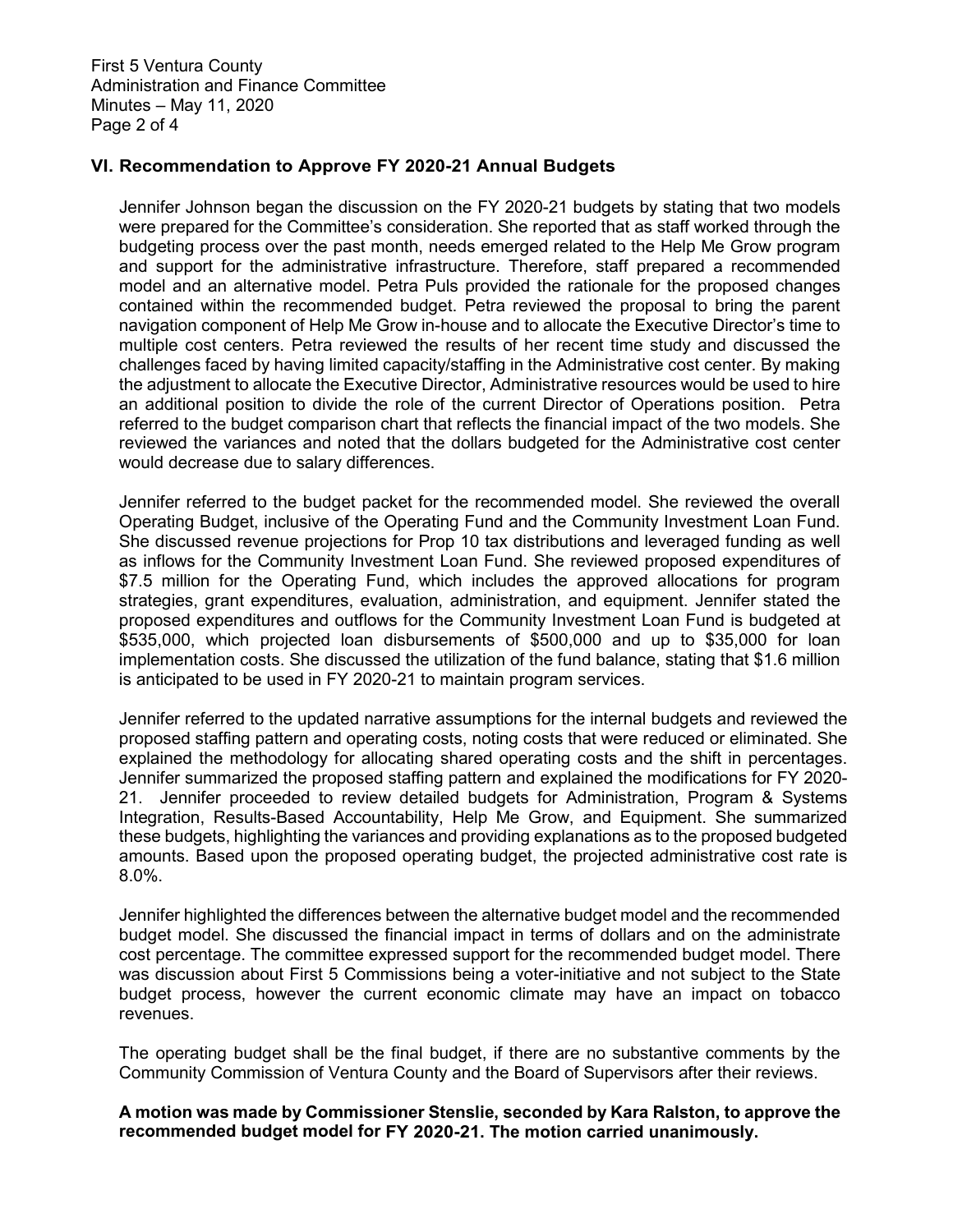First 5 Ventura County Administration and Finance Committee Minutes – May 11, 2020 Page 3 of 4

### **VII.Recommendation to Approve Updated Financial Plan**

Jennifer Johnson presented the long-range financial plan that has been updated as part of the budgeting process. Jennifer reviewed updates that have been made to the plan, including audited actuals for FY 2018-19, a forecast for FY 2019-20, and the proposed budget for FY 2020- 21. For FY 2019-20, the plan forecasts Proposition 10 distributions using an 8% overall rate of decline due to the current trend in distribution amounts and unknown fund management costs for the California Department of Tax and Fee Administration (CDTFA). For FY 2020-21 and beyond, the plan continues the Commission's typical practice of estimating the annual rate of decline at 4%. Recognizing costs rise over time and the associated potential loss of capacity with level spending amounts, the Committee previously recommended increasing annual spending levels for relevant initiatives/contracts as a long-term financial planning strategy. Jennifer reported that available resources were utilized to increase spending levels for the twoyear strategic plan extension period (FY 2021-23) to mitigate the potential loss of capacity due to costs rising over time. She reviewed the application of the 5% year-over-year increase for the strategic plan extension period of FY 2021-23. Staff attempted to carry forward the increase for future years, but a shortfall resulted. Therefore, any available resources to increase spending levels for the subsequent three year period (through June 2026) would be determined after closing FY 2019-20 and assessing the extent of revenue declines for Proposition 10. The plan preserves the revolving Community Investment Loan Fund at \$1.3 million. She reported that the minimum fund balance of 6 months for working capital and \$1 million (or 20%) for a reserve/safety net are maintained.

### **A motion was made by Kara Ralston, seconded by Joe Richards, to approve the updated Financial Plan. The motion carried unanimously.**

### **VIII.Recommendation to Approve FY 2020-21 Administrative Cap**

Jennifer Johnson stated that county commissions are required to adopt a policy establishing a limit on the percentage of the Commission's operating budget that may be spent on administrative functions. Jennifer referred to the formal policy on administrative costs. She stated that the cap is set on an annual basis. The staff recommendation for FY 2020-21 is to maintain the targeted administrative cap of 12% of the total operating budget. Jennifer referred to the administrative cost policy and, following the review of the policy, stated that no changes are necessary at this time.

### **A motion was made by Pamela Grothe, seconded by Commissioner Stenslie, to approve the administrative cap of 12% for FY 2020-21. The motion carried unanimously.**

### **IX. Review of Financial Reports as of February 29, 2020**

Jennifer Johnson presented the Expenditure Report as of February 29, 2020. Jennifer noted that the February Expenditure Report largely reflects activity as of Quarter 2. Jennifer highlighted areas of the report, providing explanations for variances.

### **X. Update on Commission Activities**

Petra Puls referred to the April 2020 Report from Commission Staff. Petra provided an update on digital NfL services and how staff and funded partners are responding to the COVID-19 pandemic. She gave an update on preschool and child care provider closures, noting F5VC has